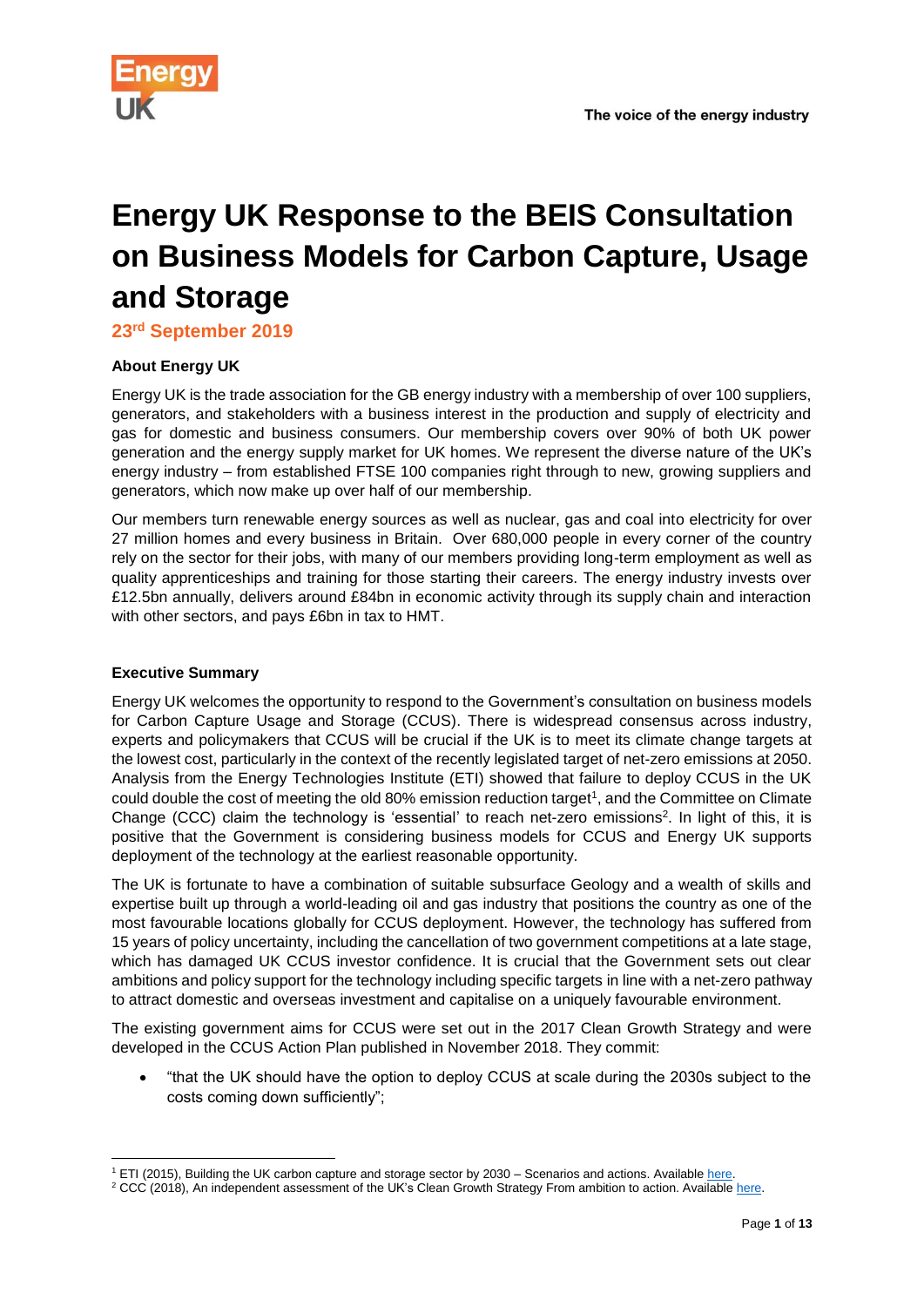

- "to enable the development of the first CCUS facility in the UK, commissioning from the mid-2020s"; 3
- To have at least one low-carbon cluster of heavy industry by 2030;
- To have the world's first 'net-zero' cluster of heavy industry by 2040.4

Whilst Energy UK welcomes the commitment to CCUS deployment in the aims, particularly the ambition to develop the world's first net-zero cluster of heavy industry by 2040, we encourage government to be more ambitious and clear with its targets. We agree with the BEIS Select Committee position that the CCUS deployment timetable should be accelerated to target the commissioning of first CCUS projects in at least three clusters by 2025<sup>5</sup>, to reduce the chance of a third major delay to the technology's development and also reduce the cross-chain risk associated with capture failure. We further encourage government to commit to specific targets for carbon dioxide stored. Such targets will provide clarity and confidence for investors, as well as a baseline against which the pace of CCUS deployment can be measured.

We continue to believe that carbon pricing could play a very important role in supporting the market for CCUS. The consultation document sets out the many different technology approaches and routes for deploying CCUS. A clear benefit of a strong long-term carbon pricing framework which is applied consistently across all carbon emitting sectors is that it would support all carbon reduction options in a technology neutral way, allowing market forces to point the way to the most optimal forms of CCUS deployment and reducing the need for government or regulators to intervene in CCUS markets in other ways.

A strong carbon price will deliver the optimal outcome in operations with respect to abated vs unabated fossil fuel generation. We therefore agree that government should be considering how to support newbuild / increasing capacity for CCUS, but clarification from Government on how CCUS fits with existing low carbon generation such as solar, wind and nuclear is needed.

Should you have any questions regarding this consultation response then please do not hesitate to get in touch via the details below.

I can confirm that this response may be published on the Department's website.

#### **Philip McNally**

Policy Manager, Power Energy UK

020 7024 7633 [philip.mcnally@energy-uk.org.uk](mailto:philip.mcnally@energy-uk.org.uk)

# **Response to Questions**

Have we identified the right parameters to guide the development of CCUS business models?

The parameters identified appear reasonable and logical in the first instance, however, it is worth noting that there will need to be clarification around the term 'cost efficient'. In the current climate it is important that cost efficiencies consider climate and social-economic metrics as well as pure economics. The

**<sup>.</sup>** <sup>3</sup> BEIS (2017), The Clean Growth Strategy: Leading the way to a low carbon future. Available [here.](https://assets.publishing.service.gov.uk/government/uploads/system/uploads/attachment_data/file/700496/clean-growth-strategy-correction-april-2018.pdf)

<sup>4</sup> BEIS (2018), "World-first carbon 'net-zero' hub of heavy industry to help UK seize global economic opportunities of clean growth". Available [here.](https://www.gov.uk/government/news/world-first-carbon-net-zero-hub-of-heavy-industry-to-help-uk-seize-global-economic-opportunities-of-clean-growth)

<sup>&</sup>lt;sup>5</sup> BEIS Committee (2019), Carbon capture usage and storage: third time lucky? Availabl[e here.](https://publications.parliament.uk/pa/cm201719/cmselect/cmbeis/1094/109402.htm)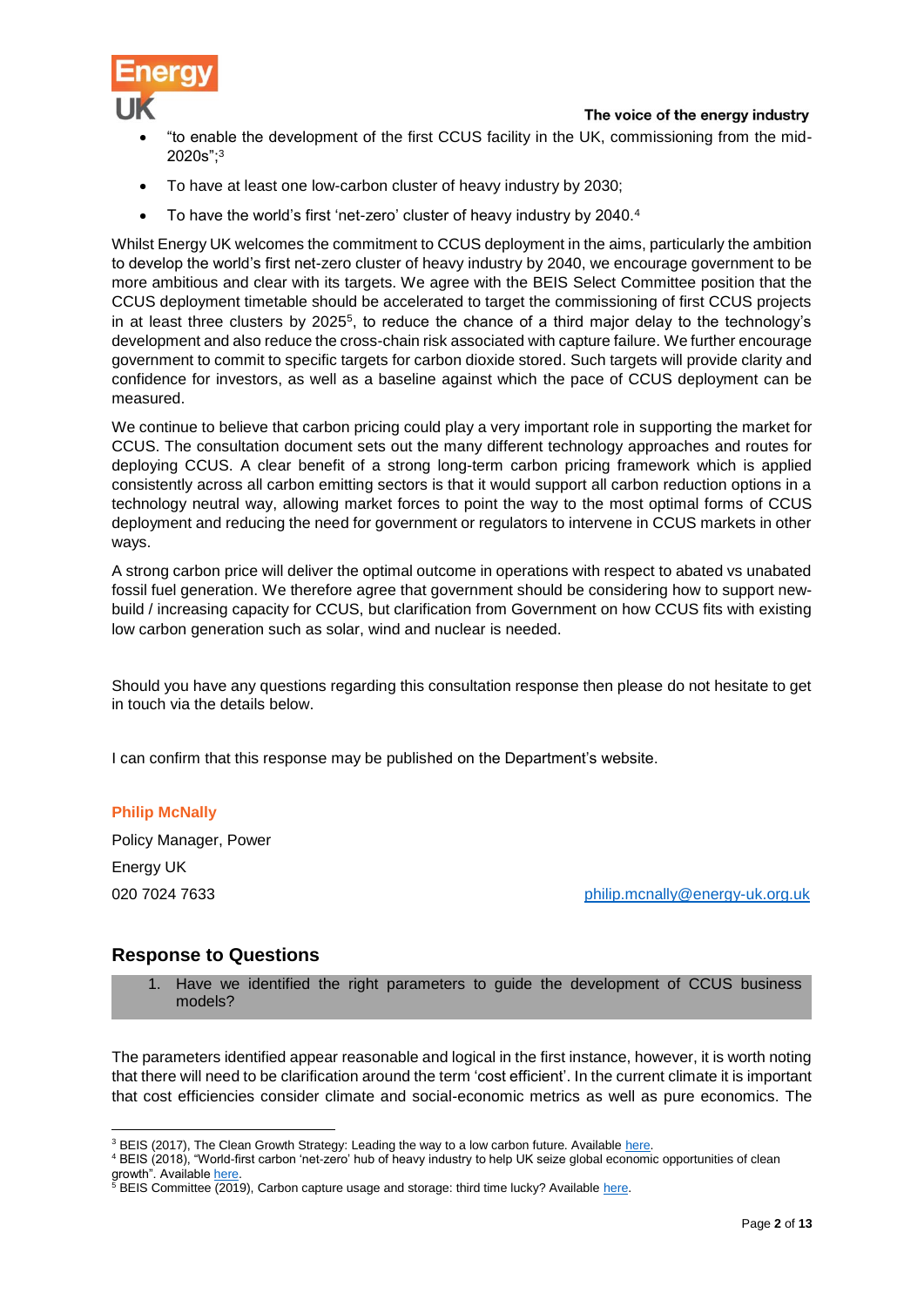

parameters should also be flexible enough to allow for the evolution of the CCUS sector with room for alterations (for example to the cost sharing or risk allocation) when it becomes apparent that a metric is no longer deemed to be balanced.

There are other potential parameters that should be considered to acknowledge some of the wider benefits of CCUS and ensure the speed of deployment required to meet climate targets. There could be merit in focusing on initiatives that will deliver the greatest  $CO<sub>2</sub>$  reductions, particularly those that are able to help deliver the Government's decarbonisation targets. For example, there should be a parameter that ensures business models can cater for the rapid expansion of the CCUS industry that will be needed to reach climate targets. Another parameter should ensure that business models facilitate the growth of skilled jobs in the UK and that economic benefits of projects are felt by local areas.

We would welcome greater clarity on the intent of the overarching parameter which sets out that 'the models should have the potential to become subsidy free'. It is not clear whether this parameter could value a CCUS business model that can become subsidy free more than a CCUS business model that may deliver lower carbon emissions but with a subsidy.

An issue that has not been examined in the consultation document is one where different business models may be appropriate for a "first of a kind" project that demonstrates the capability of technologies and an "nth of a kind" project that deploys established technologies. There are very different risks associated with these categories and that has a significant influence on the appropriate business models.

# 2. Bearing in mind our emerging findings on CCUS business models, do you have any views at this stage on how the business models might be integrated?

The integration of business models will be crucial to the successful deployment of the technology and particularly pivotal in the early stages (we acknowledge that coordination challenges will reduce as more CCUS is rolled out). It is important that Government sets out the initial coordination requirements for developing the first full chain CCUS project within a cluster. The development of the first cluster will need to be highly coordinated to ensure that the many different aspects of the chain are ready when needed and interoperate efficiently.

There will need to be provisions within the business models that cater for cross chain risks and keep investors in each part of the CCUS value chain protected in the event that another part of the chain does not operate. This could be included in the contractual interface between the different parts of the CCUS chain.

Another important element of the CCUS supply chain to consider is the production of negative emissions which can be provided by CCUS enabled technologies such as Bioenergy with Carbon Capture and Storage (BECCS) and Direct Air Carbon Capture and Storage (DACCS), these technologies will interact with power sector and industrial business models. We would encourage government to develop a business model which supports the production of negative emissions as soon as possible, considering these interactions with the wider CCUS chain.

# **CCUS specific risks**

3. Do you have proposals to mitigate CCUS-specific risks?

*CCUS-specific risk 1 – mitigating CO2-related cross-chain risks (CO<sup>2</sup> T&S assets not operating, or capture plant not operating).*

Previous UK CCUS business models were based on the private sector developing full-chain projects for the first capture and transport and storage (T&S) elements of the CCUS chain in a cluster. The CCUS Cost Challenge Taskforce (CCTF) recommended that the CCUS chain was separated to allow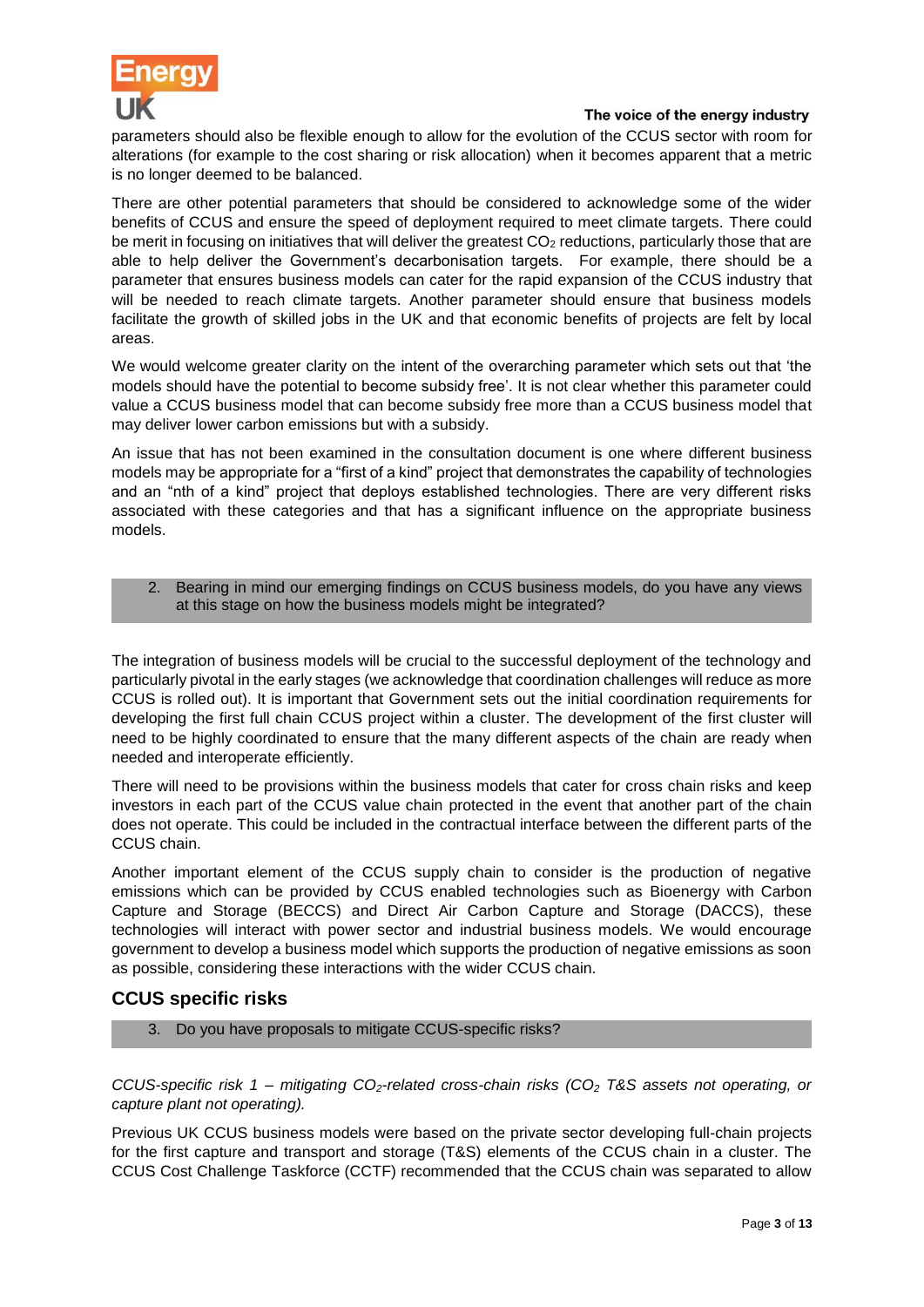

for natural investors to invest in each part of the chain, and whilst Energy UK supports this approach, we acknowledge that it introduces the issue of how the different elements of the chain operate together and exposes different elements to the risk of failure of another element.

Energy UK agrees with the CCUS Advisory Group's (CAG) recommendation that government should facilitate arrangements to hold capturers economically neutral in the event that T&S assets are temporarily or completely unavailable. We acknowledge the fact that the need for this cross-chain protection will diminish as regional/national T&S networks develop, reducing single asset dependency.

In the event that a capture plant fails to deliver  $CO<sub>2</sub>$  to the Transport & Storage (T&S) system Energy UK believes that the capture plant should not receive revenue support, however, capturers will still be obliged to pass on the T&S capacity reservation fee provided by the body that funds the capturer.

# *CCUS-specific risk 2 – stranded asset risk*

The description of the stranded asset risk is largely the same as CCUS-specific risk 1. As with risk 1, this is less of a technical risk and more of a policy risk which reduces as more projects/clusters come online. One important aspect of this risk is the timing of the completion of different elements of the chain. For example, the risk that a capture plant is operational prior to the completion of the local T&S system meaning a stranded asset with no off-taker. To mitigate this risk we suggest that completion dates are agreed in the coordination requirements and any delays to different parts of the chain result in the crosschain protection laid out above.

# *CCUS specific risk 3 – long term liability*

Energy UK note that the probability of a leak from a long term CO<sub>2</sub> store is very low but is a risk that must be addressed due to the potential high impact. We identify an opportunity post-Brexit, whereby the long term liability risk could be mitigated by altering the post-injection 20 year monitoring periods outlined in the EU CCS Directive, however, we acknowledge that any reduction will have a small impact on the overall risk premium applied to a potential leak.

In the highly unlikely event that a leak does occur, we believe that the cost of the leak should be added to the T&S Regulated Asset Base (RAB) as an allowable cost (subject to the provisions of the incentives and penalties regime). The reason for choosing this solution is that the T&S operator is incentivised through the RAB to be entirely transparent with the regulator in its estimation of the leakage rate and the management of the leak remediation.

# 4. Are there any other CCUS-specific risks that need to be considered? If so, what are your proposals for mitigating them?

We identify four additional CCUS-specific risks relating to CCUS asset sizing, carbon pricing and policy:

- 1. There is a significant risk surrounding the sizing of CCUS assets. The emphasis in the initial stages should be to oversize the T&S system to allow for growth of the CCUS industry and  $CO<sub>2</sub>$ producers to tie-in to the system at a later date. However, oversizing introduces the risk of stranded assets if an oversized T&S system is under-utilised. If the T&S system is undersized, there is the risk that another pipeline may have to be constructed. Oversizing, if well-calculated, should lead to lower overall costs than needing to build additional pipelines in future and a grant could be considered to fund the extra capacity. Clear long-term targets for carbon dioxide stored, that satisfy a net-zero target, would go some way to reducing the sizing risk associated with the T&S system.
- 2. The potential future price of carbon has an impact on the commercial viability of CCUS as well as the cost of complying with regulatory framework (e.g. required budget to cover costs of a potential leakage are unknown and presents a risk which projects must take on-board).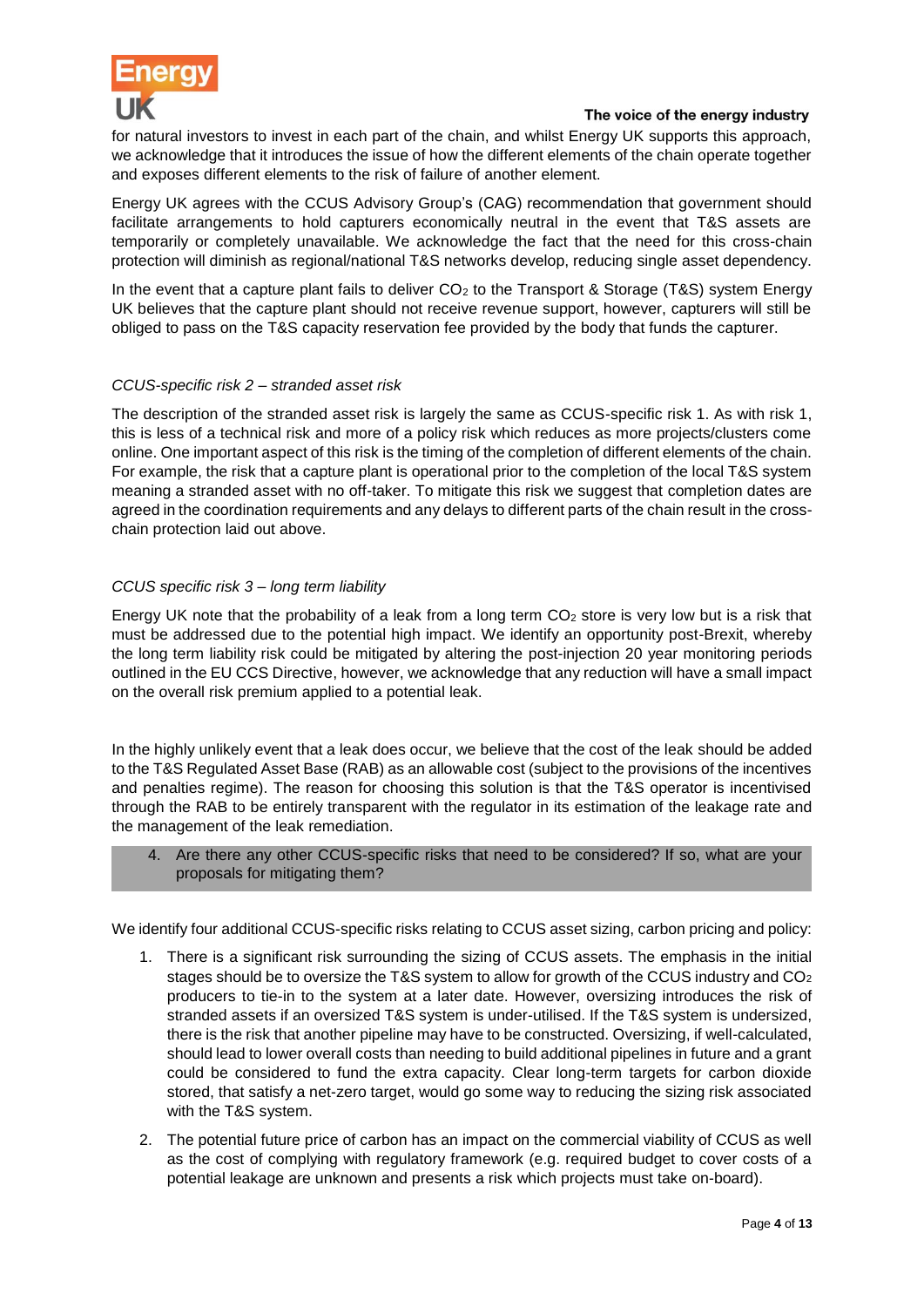

- Government policy or the withdrawal of support is a risk. There will need to be evidence of significant commitment to CCUS from across government in order to progress projects past the development stage. Without this firm agreement, the pipeline of CCUS projects in development is likely to be slow to progress.
- 4. We would also welcome clarification on how the long-term  $CO<sub>2</sub>$  storage liability and leakage risk would be mitigated in the event that the UK is no longer a member of the European Union and therefore unable to use EU ETS permits.

# **Carbon dioxide transport and storage (T&S)**

5. Have we identified the most important challenges in considering the development of  $CO<sub>2</sub>$ networks?

We agree with the assessment that whilst the initial T&S construction costs are likely to be relatively high, once built, operating costs for well-utilised T&S infrastructure will be relatively low. We also see significant potential to reduce costs through the re-use of existing oil and gas assets and refer the reader to our response to the consultation on re-use of oil and gas assets for CCUS. We note that the scale of CCUS required to deliver net-zero reduces the risk of stranded T&S assets, for example, the development of all six of the sites identified in the consultation (figure 1) would provide annual capacity much lower than the lowest 2050 CCUS deployment scenario identified by the CCC.

We note that the T&S fee needs to be carefully designed so that it is seen as politically palatable. One lesson from the previous competition was that if costs are loaded onto the first projects, they may be challenging to support.

Energy UK supports the concept of splitting the business model as it should widen the ability of  $CO<sub>2</sub>$ emitters to access the T&S infrastructure, hence increasing the value of CCUS to the UK economy. The provision of T&S infrastructure should be viewed as a valuable asset/important sector in its own right and be supported accordingly.

6. Do you agree that a T&S fee is an important consideration for any CO<sub>2</sub> T&S network? In your view, what is the optimal approach to setting the T&S fee?

Energy UK believes that the T&S fee is critical in the consideration for any  $CO<sub>2</sub>$  T&S network and that it must be structured to ensure it is attractive to investors in both the T&S network and the capture facility. We believe the optimal approach to setting the T&S fee would be to have a fixed and a variable element to the payment. The fixed element would cover a to-be-determined proportion of the T&S costs with the variable element based on utilisation of the system.

We believe the T&S fee should come from the funder of the capture plant ((i.e. Low Carbon Contracts Company (LCCC) for power CCUS)) and T&S utilisers will be obliged to pass on this fee directly to the T&S owner. The fee should be only required to cover the utilisation of the T&S network and not the costs of an oversized network. Until additional CCUS users connect the shortfall in T&S revenue should be covered from alternative sources (e.g. government) to prevent an undue burden on power consumers. This highlights the importance of having multiple CCUS projects connected to the T&S system so we call again for government to increase its ambition to the commissioning of first CCUS projects in at least three clusters by 2025. As more CCUS projects emerge, the T&S fees charged should be spread equitably across all T&S utilisers with the variable element of the fee differentiating between extent of use.

We note that it will be challenging to set a single, firm T&S fee at point of financial investment decision (FID) to cover the entire project lifetime given some inherent cost uncertainty and so it may need to adjust overtime.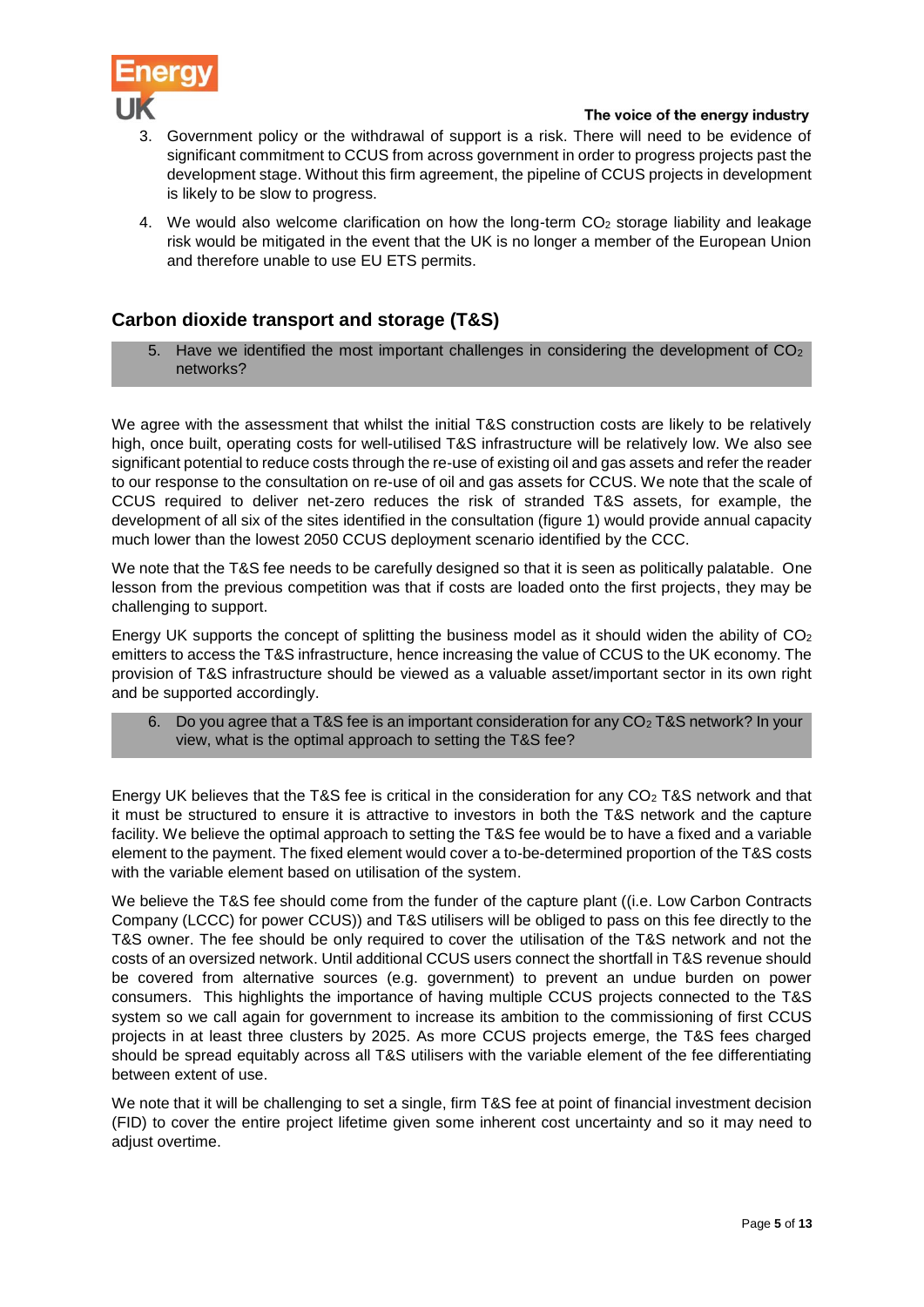

The voice of the energy industry Of the models we have considered for  $CO<sub>2</sub>$  T&S, do you have a preference, and why?

Energy UK believe, in line with the CCTF and CAG, that thinking should move away from the full-chain model if the UK is to maximise the benefits of CCUS and develop regional infrastructure that is readily accessed by multiple emitters. We believe that the three models proposed by the CAG could all work for investors in T&S and emitters of  $CO<sub>2</sub>$ .

The key question is the attraction for government of the different models. In particular are the models compatible with the scale of investment in T&S that is implied by the adoption of net zero? For example, would the use of a capital grant be attractive for the development of a single cluster but impractical for developing three clusters over next ten years?

8. Are there any models that we have not considered in this consultation which you think should be taken forward for CO<sub>2</sub> T&S, and why?

An additional model to consider (that was considered in the CAG) is a T&S plus Industry RAB model. Within this model, the T&S RAB has the powers to be able to develop industrial capture in order to bring additional volumes of CO<sup>2</sup> forward, this would aide in the development of the T&S system.

T&S models which include other transport methods such as shipping and to a lesser extent rail freight, should not be omitted from the T&S discussion. Lessons from the EU ETS and CCS Directive show that omitting potential future developments can have unforeseen implications for future projects. Benefits of other transport methods include;

- o Operating on short-term contracts (relative to pipeline life)
- o Becoming operational at relatively short notice
- $\circ$  Enabling flexibility for projects, including back-up storage opportunities,
- $\circ$  Leaving the future possibility of CO<sub>2</sub> supply from an international market open

# **Power CCUS**

9. Have we identified the most important challenges in considering the development of CCUS power projects?

Energy UK and its members have overseen the overhaul of the electricity system which has seen the decline in the use of coal from 42% of the total generation in 2012 to 5% in 2018. With the influx of renewable technologies and the decline of coal, fossil fuel generation must now increasingly act as midmerit or peaking capacity. It is important to note the wider system benefits of dispatchable thermal generation in that it provides the electricity network with flexibility and reliability.

We agree with the CCC's recognition that by 2050, CCUS has a large potential role to play in multiple applications, including flexible low-carbon power generation. We commend BEIS for showing its intent by consulting on the subject, however, we are aware that cross-departmental agreement and support for power CCUS is vital if we are to achieve a net-zero target at 2050.

The presence of existing, proven and increasingly low-cost options for achieving a very low carbon electricity mix means that CCUS is likely to be most crucial to the industrial sector. We do, however, note that with the gradual electrification of transport and heat, demand for low carbon power is forecast by the CCC to double by 2050 vs today, creating scope for many technologies to play a role in meeting demand, including power CCUS.

From the perspective of maximising decarbonisation of the power sector, Energy UK believes that fossil power CCUS should be dispatched behind renewables, but ahead of unabated gas in the merit order. We do, however, note that this is subject to the findings of significant work that is needed to determine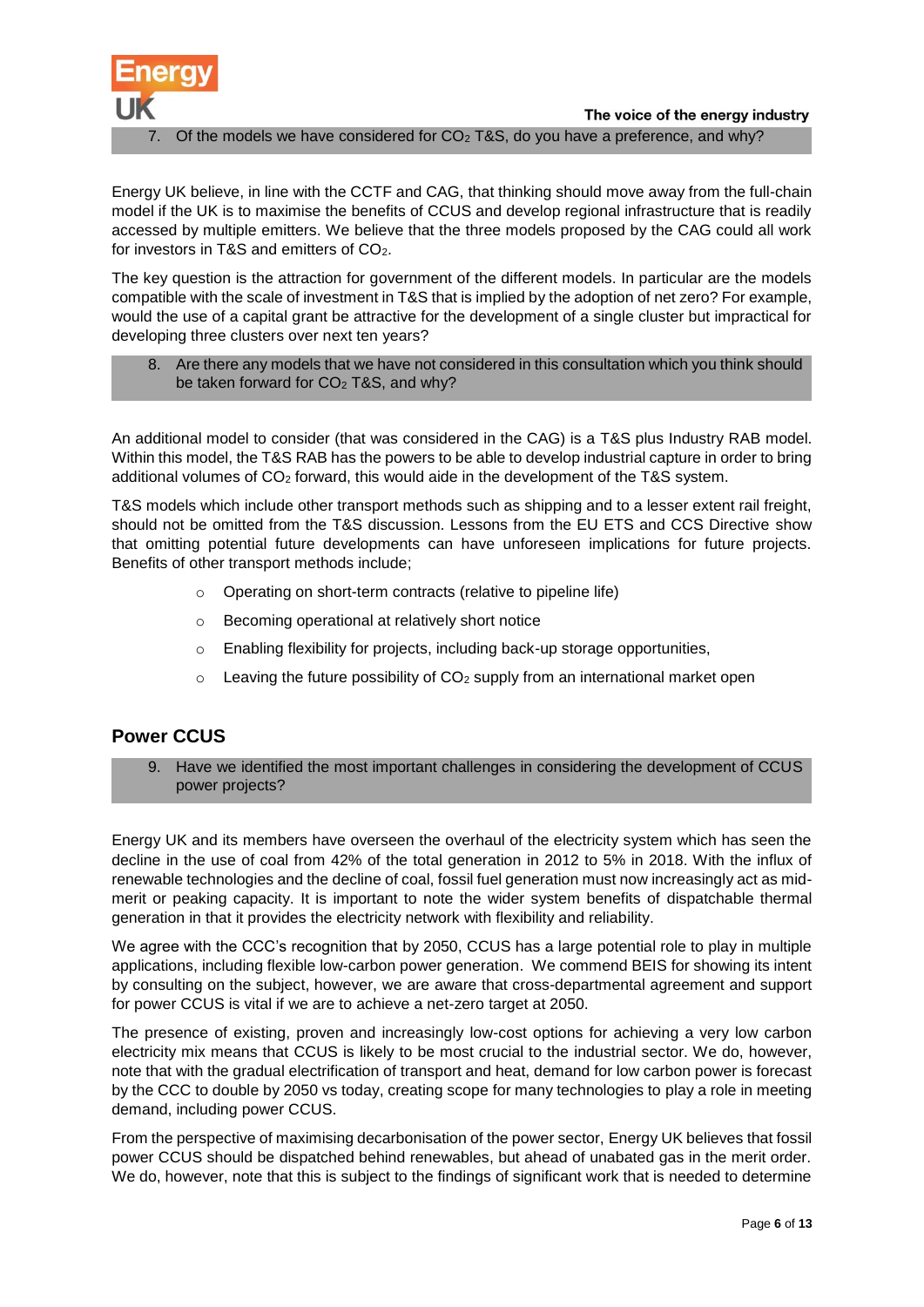

if there are constraints around efficiency, start-up costs, ramp rates and other plant parameters. We agree with the statement in the consultation on the need to incentivise generators and technology providers to reduce costs and improve capture rates. We assume that both of these outcomes will materialise as experience is gained with deployment and operation. Ultimately we agree with the proposal in the consultation that a proposed business model should enable power CCUS to play the role required of it by the electricity system, noting that CCUS offers the potential for baseload, flexible and dispatchable low carbon generation source.

The consultation document touches on the different roles that BECCS power may play vs gas CCUS. We believe that BECCS, as a Greenhouse Gas Removal (GGR) technology, is key in reaching a netzero emissions target at 2050, in line with the projections made by the CCC and National Grid in its Future Energy Scenarios. We call for government to develop an effective negative emissions incentive mechanism to encourage the deployment of BECCS and other GGRs. This mechanism should ensure that BECCS is incetivised to run in the most appropriate manner to maximise the negative emissions potential in the context of the wider merit order. If BECCS is identified as needing to operate at higher load factors, this should be recognised when selecting the most appropriate mechanism for deployment and we note that the design of the current CfD in the market would be suitable to deploy early BECCS projects either accompanied by a negative emissions mechanism or not.

We also believe that government needs to carefully consider how any support mechanism is likely to effect the merit order of dispatch and the consequent impacts on economic efficiency. The level of carbon price applying to fossil generation in future will also have a significant influence on the merit order of dispatch. An ambitious carbon price under any EU exit scenario combined with stringent environment standards provides the best way for merit order dispatch. This echoes the Government's commitment to carbon pricing, as set out in the Clean Growth Strategy, to help reduce emissions in the power sector.

It is important that a definition of low-carbon electricity is agreed upon. This will be important in the design of any future power plant with CCUS. We also note that fuel price indexation is a further essential element for CCUS in power.

# 10. Of the models we have considered for power CCUS, do you have a preference, and why?

Energy UK agree with the view of the CAG that, of the options proposed to date, some form of dispatchable CfD model will be most suitable for fossil power CCUS and we believe that the 'Option 3 – Flexible CfD with Capacity Payment' model proposed by Cornwall Insight in their report for BEIS is the most suitable existing model. We recognise that this model is adaptable and can begin by incentivising baseload generation by moving the index price down and evolve to incentivise flexible generation as and when the system is ready. This adaptability reduces the risk of investor confusion over different funding models for different plant behaviour.

We note that it is important that the appropriate model drives innovation and cost reduction within the CCUS sector and that there needs to be a clear cost reduction pathway to promote cost reductions for the UK consumer. There is some concern within the Energy UK membership that alternative business models to those involving a CfD have not been fully considered and we urge government to ensure that all potential models have been examined prior to settling on a final model.

11. In your view, should any potential funding model(s) be applicable across all power CCUS technologies (including but not necessarily limited to CCGT with post-combustion capture, BECCS, and pre-combustion capture or hydrogen turbines)?

We believe that there is a clear case to support the development of early CCUS projects and develop an associated regulatory framework within which CCUS can operate. Business models may differ between 'first mover' CCUS projects and later projects as greater incentives may need to be in place to bring forward those first few projects.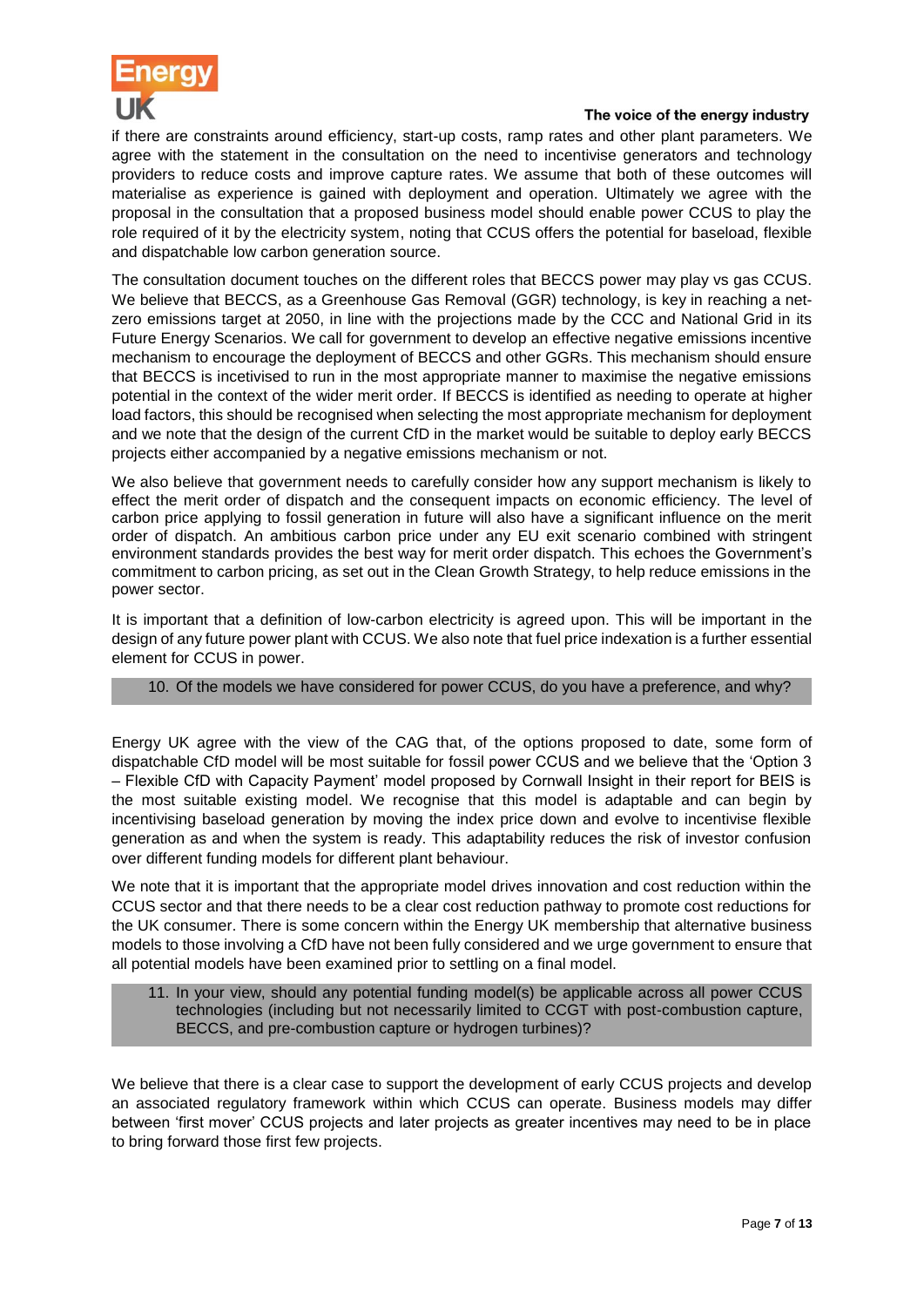

It is important to note that there are multiple technologies that have the potential to contribute to power CCUS, each with individual requirements and preferences and thus if one model is not flexible enough to accommodate all of these then multiple models may be needed.

BECCS is a unique technology that has the potential to offer major benefit to the wider economy by offsetting difficult to reach emissions with is negative emission potential. Energy UK, in line with the CCC, believe that BECCS will be a key part of a net-zero generation mix and we call for government to introduce an incentive mechanism for negative emissions.

This mechanism should ensure that BECCS is incetivised to run in the most appropriate manner to maximise the negative emissions potential in the context of the wider merit order. If BECCS is identified as needing to operate at higher load factors, this should be factored into the design of a power sector CCUS, which may be required for initial BECCS projects. We note that the current design of the CfD is suitable for supporting BECCS generation either combined with a separate mechanism to reward negative emissions or not.

12. Are there any models that we have not considered in this consultation which you think should be taken forward for power CCUS, and why?

We note that the Capacity Market mechanism has the potential to work for gas CCUS deployment in future under the scenario of a strong carbon price. We are not aware of any analysis of this model to date and would encourage Government to consider it before settling on a final model. Beyond this, Energy UK does not propose any further models to be considered.

# **Industry CCUS**

13. Have we considered the most important challenges in considering the development of CCUS for industry?

Energy UK supports the principles set out in the consultation, particularly the need for the industry CCUS mechanism to incentivise efficiency gains and cost reductions, and to be adaptable to the changing markets and sector specific differences in relation to capture costs and ability to pay.

The key advantage of deployment of CCUS in many of these industrial process contexts, whether in post or pre-process form, is that we believe it represents one of the few currently available technological routes for decarbonisation. It is this sector of deployment which most clearly justifies acceleration in the development of the CCUS business model.

We believe that the suggested risk of stranded assets will be mitigated by clustering and that this risk will reduce overtime as the CCUS industry grows.

In addition to the challenges mentioned in the consultation document, we would emphasise:

- **Offshoring of emissions:** The risk of further offshoring of emissions needs to be considered in more detail. Between 1997 and 2016, the UK's production of emissions fell by 35%, but the emissions embodied in the goods and services we consume in this country only fell by 9%, as manufacturing declined dramatically. To give one example, the closure of Redcar steelworks in late 2015 led to 2,000 job losses, but caused nearly half the fall in industrial emissions in 2016. This is not a sustainable position for the UK, is not compatible with the Clean Growth Strategy, and may actually increase emissions globally as industry in many countries is far more dependent on coal. Therefore, it is crucial not to add extra costs onto industry, where global competition is strong and margins are thin, as it will simply provide an incentive to relocate.
- **Subsidy-free:** Energy UK agrees that for a business model to be enduring it must move towards a subsidy free world. We would, however, note that government needs to define what being subsidyfree would look like and emphasise that it will take time for sufficient low-carbon product demand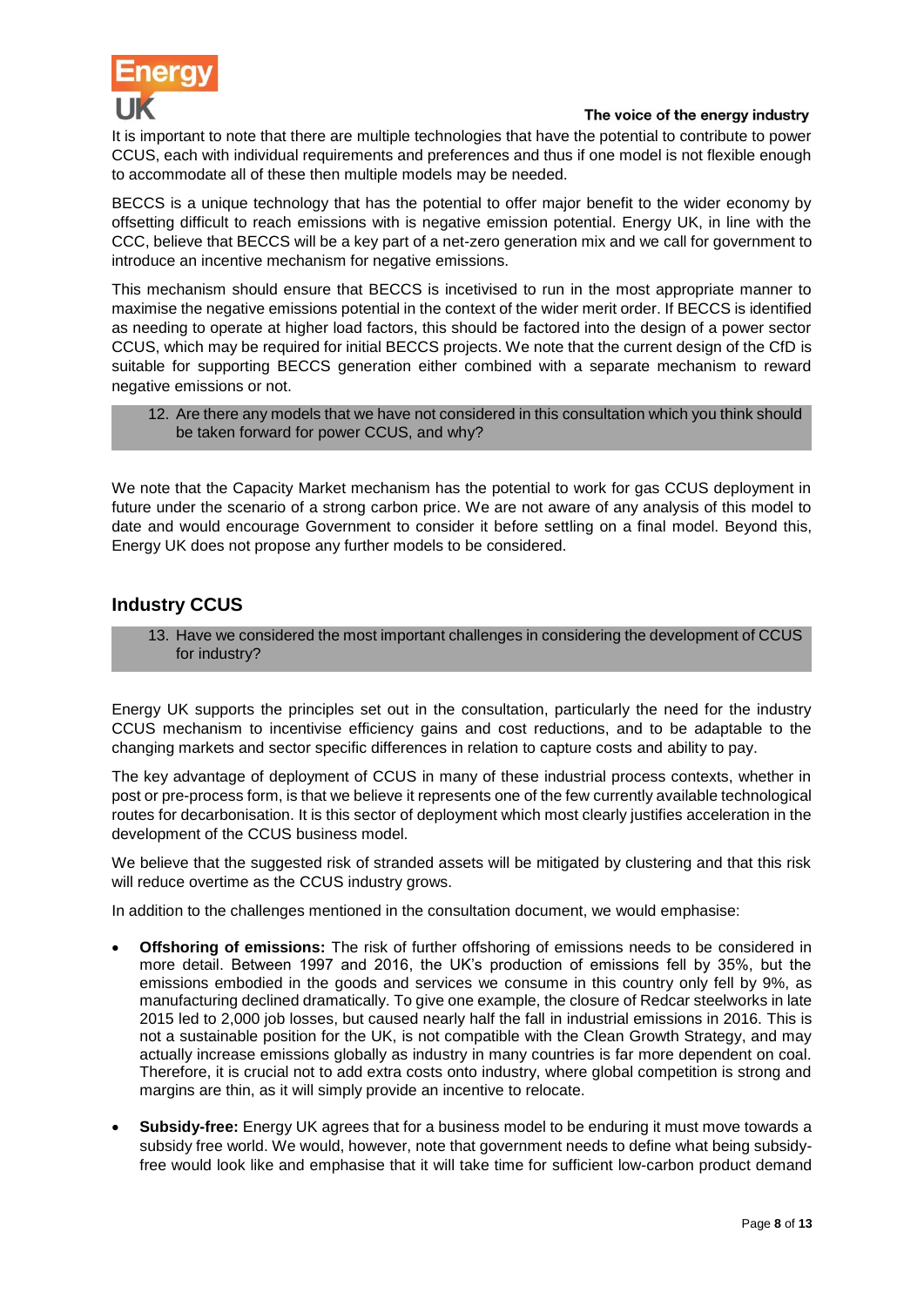

and a high carbon price to be in place. There is potential for procurement policy / standards to support investment in the medium to longer term.

We also believe that there is a need to consider operational incentives at the culmination of a funding mechanism. The chosen business model(s) should be designed to continue to incentivise operation over a reasonable period beyond the end of the initial subsidy contract. For example, at the end of a contract, there should be an opportunity to consider whether it is cost effective to provide additional support. There is potential for this to be at a lower cost if capex has already been recovered.

We also note some further challenges to consider below:

- There is a lack of recognition for the negative emission potential for industry, for example biomass use in the cement manufacturing process.
- There could be a difference in quality of flue gas from different industrial emitters going into a single network, the processing and cost of homogenising the flue gas to a transport standard needs to be considered.
- Any model chosen needs to provide a mechanism which balances the cost between industry, government and the risk of carbon leakage. Furthermore, a business model must not exclude sectors based on geography (i.e. dispersed sources of  $CO<sub>2</sub>$  such as those from the cement industry).

# 14. Of the models we have considered for industry CCUS, do you have a preference, and why?

Energy UK is supportive of a hybrid grant plus  $CO<sub>2</sub>$  CfD model, as recommended by the CAG, with the grant covering capital costs and the CfD operational costs. We believe that it is important to have a grant for capital costs to avoid a major initial hurdle to deploying  $CO<sub>2</sub>$  capture technology, especially for early projects. Existing schemes such as the £170 million industrial cluster decarbonisation challenge within the Industrial Strategy Challenge Fund (ISCF), and the £315 million Industrial Energy Transformation Fund (IETF) are possible avenues for providing initial capital grants, although they are not sufficient on their own.

CfDs are well-understood by investors from their use in low-carbon electricity procurement, and with the right implementation to the context of industrial  $CO<sub>2</sub>$  capture, should be able to attract investment. We believe that a successful mechanism for funding operational costs will ease the process of funding initial capital investment.

There are several important design considerations:

- **CO<sup>2</sup> price:** We agree that the CO<sup>2</sup> strike price will vary between and within industrial sectors. In order to manage this, an approach that delivers the lowest hanging fruit first would be helpful. This could be done through a competitive auction for the first few million tonnes, ensuring that the lowestcost industrial capture is developed first and providing some certainty on CO<sub>2</sub> volumes for developers of the first T&S infrastructure. Subsequent auction rounds would encompass sectors that cost more to decarbonise, and hence a rising CO<sub>2</sub> strike price would have to be accepted.
- **Technology-neutral:** CCUS is not the only technology available to decarbonise industry, and so a CfD could be based on CO<sup>2</sup> *abated*, rather than CO<sup>2</sup> *captured*. This adds complexity, especially in establishing the baseline for emissions, although the EU ETS mechanism could be adapted. Including other technologies would also encourage, for example, fuel switching to hydrogen or bioenergy, low-carbon electrification, and energy efficiency, with the most cost-effective solutions winning out. It is worth noting, however, that in order for complete decarbonisation of industry, it currently seems that CCUS will be essential.
- **Regional auctions:** As we stated in our answers to earlier questions, a government strategic plan on the desired levels of  $CO<sub>2</sub>$  capture in each region, with a willingness to contract for the desired amounts, would provide certainty to T&S developers. For industry based in clusters, regional CfD auctions could be held for a specific level of capture, which would provide certainty for T&S developers, and hence certainty for capture plant developers.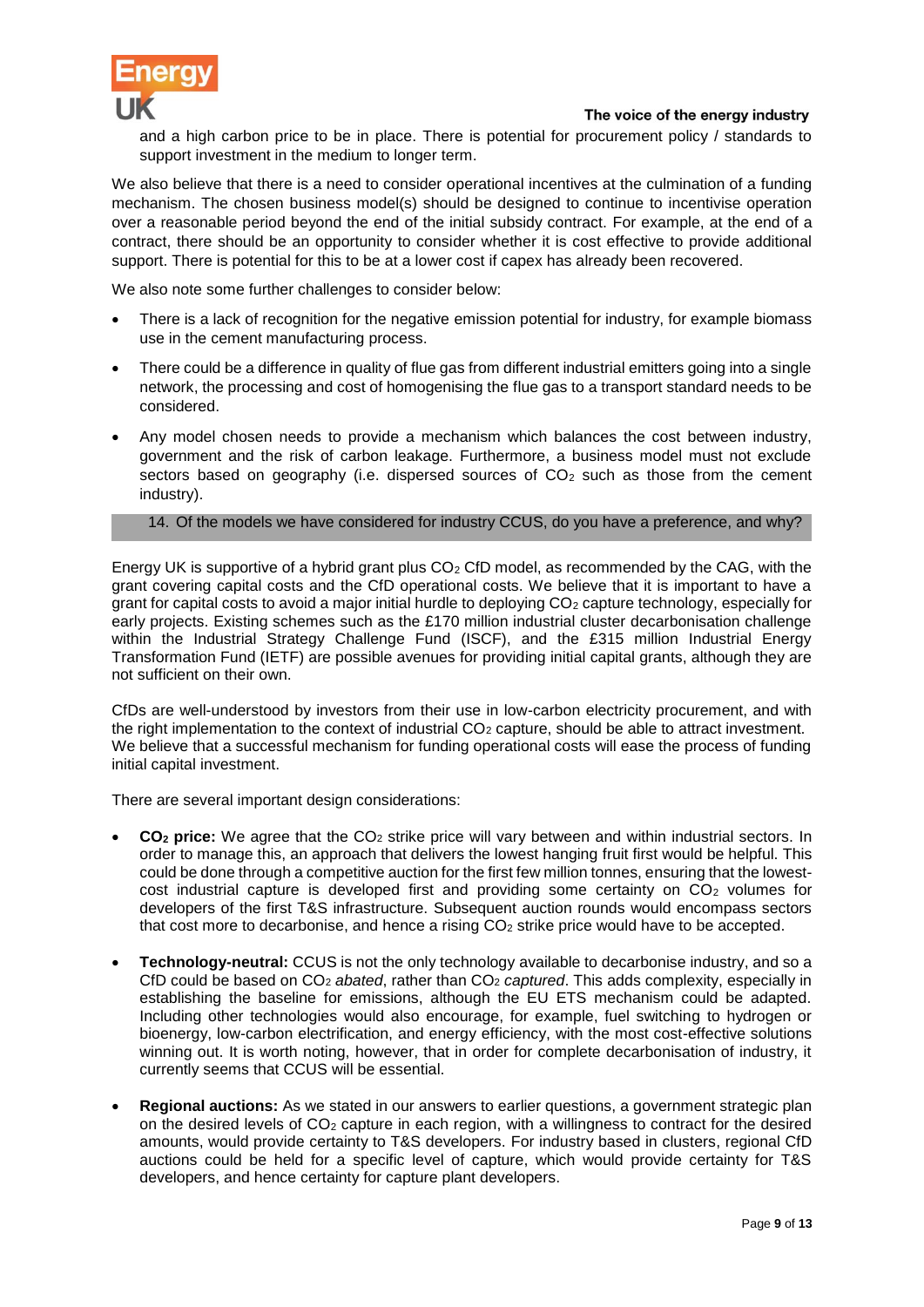

 **Non-cluster industry:** Significant industrial emissions are produced by facilities not based in clusters. CCUS will inevitably cost more, as the transport of  $CO<sub>2</sub>$  to storage facilities will be more difficult and expensive. This factor will need to be considered in CfD auctions. Equally, it may be most sensible to focus on CO<sup>2</sup> utilisation for non-clustered industry, although there is a risk that the majority of utilisation facilities may themselves be in clusters.

Finally, on the question of whether to have a CfD for  $CO<sub>2</sub>$  capture only, or for technology-neutral  $CO<sub>2</sub>$ abatement, there are pros and cons of both approaches:

- For a CfD on wider abatement, it would be possible to hold an auction for, say, 3 million tonnes, and only, say, 1 million tonnes are awarded for CCUS. This would mean uncertainty for T&S developers.
- For a CfD on CO<sup>2</sup> capture only, there would be greater certainty for T&S developers, but other ways to decarbonise industry cost-effectively could be missed.
	- 15. Are there any other models that we have not considered in this consultation which you think should be taken forward for industry CCUS, and why?

No, although we would emphasise the merits of holding regional auctions for industrial CO<sub>2</sub> capture, in the main industrial clusters. This would ensure that CCUS infrastructure is being built in multiple clusters which will deliver overall cost benefits.

16. In your view, are there any models which best work across all industrial sectors where CCUS could have a role to play?

Energy UK believes that the hybrid grant plus  $CO<sub>2</sub>$  CfD model would provide the most flexibility and thus work best across all industrial sectors. CfD auctions, including at a regional level, would help to ensure the lowest-cost sectors go first, and then higher-cost sectors can develop CO<sub>2</sub> capture plant in subsequent auction rounds, although a rising  $CO<sub>2</sub>$  strike price would have to be accepted.

Alternatively, a potentially attractive approach would begin with a business model that facilitates some bespoke financing to allow early projects to be progressed while consulting on and developing more enduring arrangements. The experience gained from the early projects will have great value in enabling lessons to be learned and the models to be refined to support the development of subsequent projects and clusters. This would also allow some of the outstanding issues around allocation of CCUS project risks to be further explored and solutions identified.

17. What actions should government and industry take to help establish demand for low-carbon industrial products?

Energy UK believes that there are two key actions that Government and industry could take on to help establish demand for low-carbon industrial products.

- 1. **Procurement:** Public procurement for infrastructure projects could include a certain percentage of low-carbon materials. This is likely to be easier for some projects than others, and so could be implemented on a project-by-project basis. We see this as an easy win to establish demand for low-carbon industrial projects.
- 2. **Low-carbon industrial product quality mark:** A new low-carbon industrial product certification and quality mark should be developed as recommended by the CCTF. It should be backed by Government and supported by industry, and ideally agreed internationally, although a UK brand would be a starting point. It would take time to get right, as the carbon footprint of input raw materials from other countries would also need to be considered, and other sustainability measures (e.g. land use) should also be incorporated.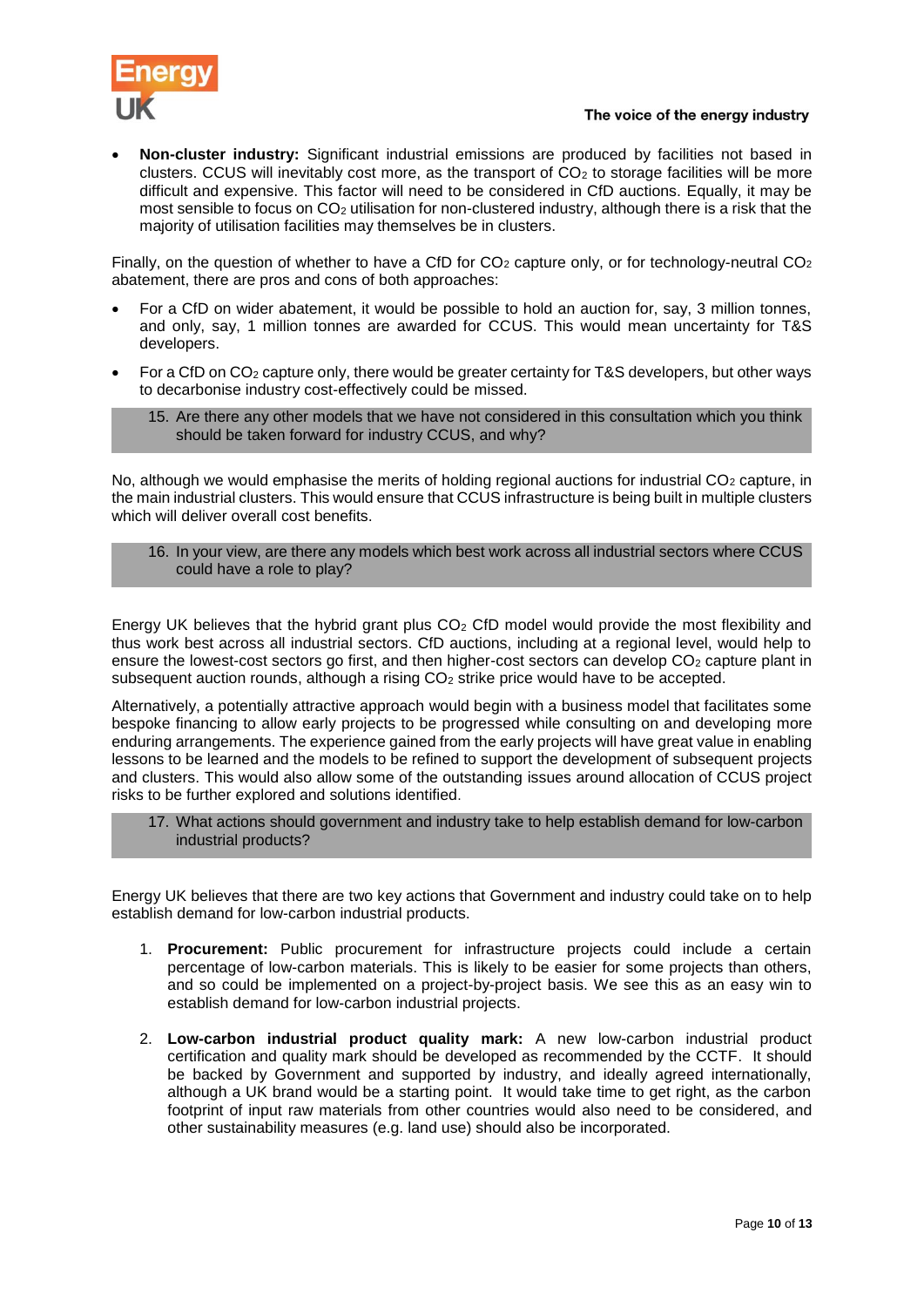

Ultimately, we are aware that many industries in industrial clusters operate and export in an international market and that for many international markets, the demand for green products is currently very low. It is key that the UK is seen as a leading international voice on green products and this will/must be driven by government action. We see COP26 in Glasgow as an opportunity to communicate the importance of international alignment on low-carbon industrial products.

# **CCUS for hydrogen production**

18. Do you agree that a future business model should focus on hydrogen production costs? If not, what are the benefits of considering other parts of the hydrogen value chain in the next phase of our work?

We believe that it is most straightforward to include hydrogen production costs only at this stage as other elements of the value chain should be funded through other means:

- The transport of hydrogen in pipelines should be funded by network charges,
- The use of hydrogen in transport should be funded by the Renewable Transport Fuel Obligation (RTFO) – although this should be expanded to cover all forms of low-carbon hydrogen production.
- If hydrogen is used for fuel switching in industry, it could be covered by an industrial emissions abatement CfD, as stated in our answer to Question 14.
- We believe that hydrogen in domestic heating is a key element to decarbonising homes, and consideration of how best hydrogen conversions and hydrogen fuel should be paid for is critical to avoid placing too heavy a burden on households. Network charges could be a key mechanism for paying for hydrogen use in domestic households (we also note that hydrogen network charges are not fully addressed in this consultation and should only be out of scope if there is clear ownership of these issues elsewhere in government).

We do acknowledge that it will be important to consider incentivising uptake in end use sectors as well in order to develop a hydrogen economy and this could be done through an end use subsidy/incentive/obligation.

Similar to our earlier comments, we also think it is important to develop hydrogen production in multiple industrial clusters at the same time, not just in one winning cluster for competition and risk reasons. In terms of location of these clusters, the International Energy Agency's recent review of the future of hydrogen concluded that ports with concentrations of refining and chemicals production would be ideal locations to scale up the use of low-carbon hydrogen, since hydrogen produced from fossil fuels without CCUS is already being used in these areas. And there are several such industrial port areas in the UK.

Finally, hydrogen storage is also an important element, which is vital for hydrogen production to play a flexible role in the wider energy system. Hydrogen storage should therefore be in scope when considering hydrogen production business models.

## 19. Do you have views on whether the model should seek to support both CCUS-enabled hydrogen production and renewable production methods? If so, how might this work?

At this early stage it is not clear what the most optimal route for hydrogen production will be in terms of economics and effect on the wider system, however, it is clear that, to begin with, there will be both CCUS-enabled hydrogen production and renewable production methods. As such, Energy UK believes there should be a level playing field for all low-carbon hydrogen production technologies and that it is important to consider the interactions with other decarbonisation mechanisms. If hydrogen is produced via electrolysis, then the CfD for renewable power generation also needs to be considered. If hydrogen is used for fuel switching in industry, then if set at the right level, an industrial CfD based on wider  $CO<sub>2</sub>$ abatement could include hydrogen production from both methane reformation and electrolysis.

A CfD for power generation, if set at the right level, could include hydrogen production, if the hydrogen was only used for power generation. For CCUS methods of hydrogen production, the choice would be either to run a gas-fired CCUS plant, or to run an advanced methane reformer with CCUS, and then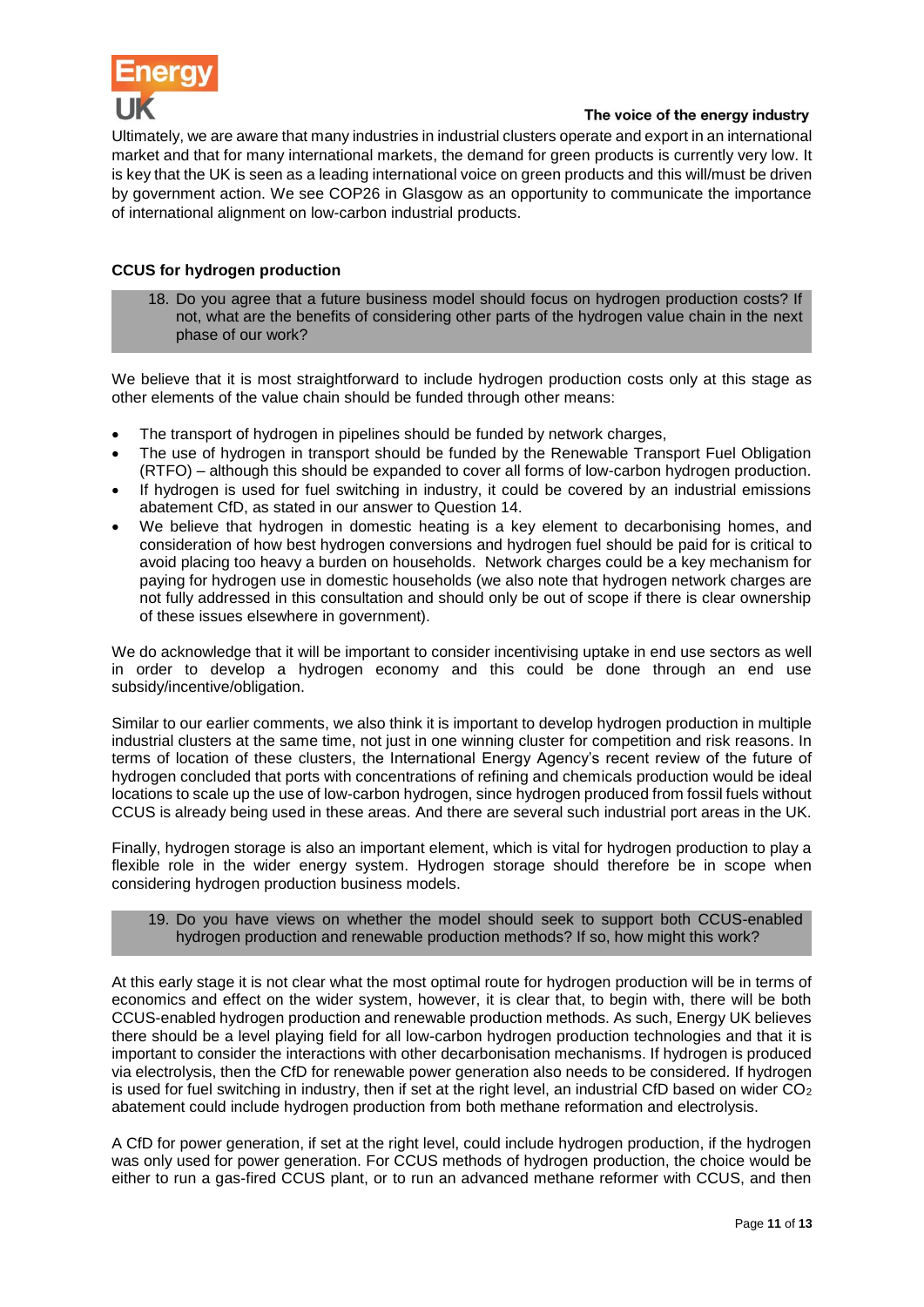

use a hydrogen turbine to produce power. Business model design should be agnostic about which route is chosen, and encourage the most flexible and cost-effective to win out.

## 20. Have we identified the most important challenges in considering the development of a business model for hydrogen production?

We agree that the higher cost of hydrogen relative to high-carbon fuels and the need to ensure that low-carbon hydrogen production facilities are investible are the most significant issues. Given that hydrogen costs more than natural gas, there is a genuine risk that hydrogen production is built, with no demand following.

However, we are not convinced by the third challenge, about ensuring that hydrogen is only deployed where it can make most contribution towards our decarbonisation goals. Determining this precisely in advance risks overcomplicating any support mechanism for hydrogen, and also risks unintended consequences. As we explain above, moving to auctions for power and industrial CCUS CfDs, and potentially opening up the industrial CfD to other decarbonisation technologies, allows for the market to determine the most cost-effective solutions. The same principle should also be applied to hydrogen production and use.

It would be possible, however, to consider competitive mechanisms for hydrogen production in different sectors, which would see differential pricing developed through market mechanisms. For example, expanding the RTFO to cover all forms of low-carbon hydrogen would provide a mechanism for establishing a hydrogen price in transport, and a CfD for hydrogen production, with the natural gas price as the reference price, would establish prices for hydrogen in industry and in the gas grid.

## 21. What reflections do you have on the approaches we have identified to address the main challenges in designing the model?

Energy UK agree that the priority for early projects is to minimise risks to investors through reliable revenue streams and that hydrogen should be deployed in multiple sectors, although as stated in our answer to Question 20, we would caution on determining precisely which sectors. We also agree that the avoided carbon price should be accounted for.

22. Do you have views on which business models we should evaluate in the next phase of our work?

Given the wide variety of possible uses for hydrogen, we believe the most straightforward approach may be to establish a hybrid grant/CfD for hydrogen production, with grants to cover capital outlays and the CfD covering operational costs. The reference price would be the natural gas price, plus a  $CO<sub>2</sub>$  price for those sectors that currently pay CO<sup>2</sup> prices on natural gas consumption. Such a structure would have similar advantages to those described in our answers to earlier questions on power and industrial CCUS.

For transport usage, the RTFO should also be expanded to include all forms of low-carbon hydrogen production, and UK hydrogen production only could be supported, to avoid the issue identified by the CAG that renewable transport fuels delivered to date have been largely imported.

This would, however, essentially mean that there would be up to five mechanisms to fund the production of low-carbon hydrogen:

- RFTO, if it was expanded to all forms of low-carbon hydrogen;
- Power CCUS CfD, if hydrogen production was allowed within the CfD and hydrogen was solely used for power generation;
- Industrial CfD, if wider  $CO<sub>2</sub>$  abatement was included, therefore covering fuel switching;
- Hydrogen production CfD.
- A market mechanism for low-carbon gas in heat (i.e. an obligation based approach with tradeable certificates)